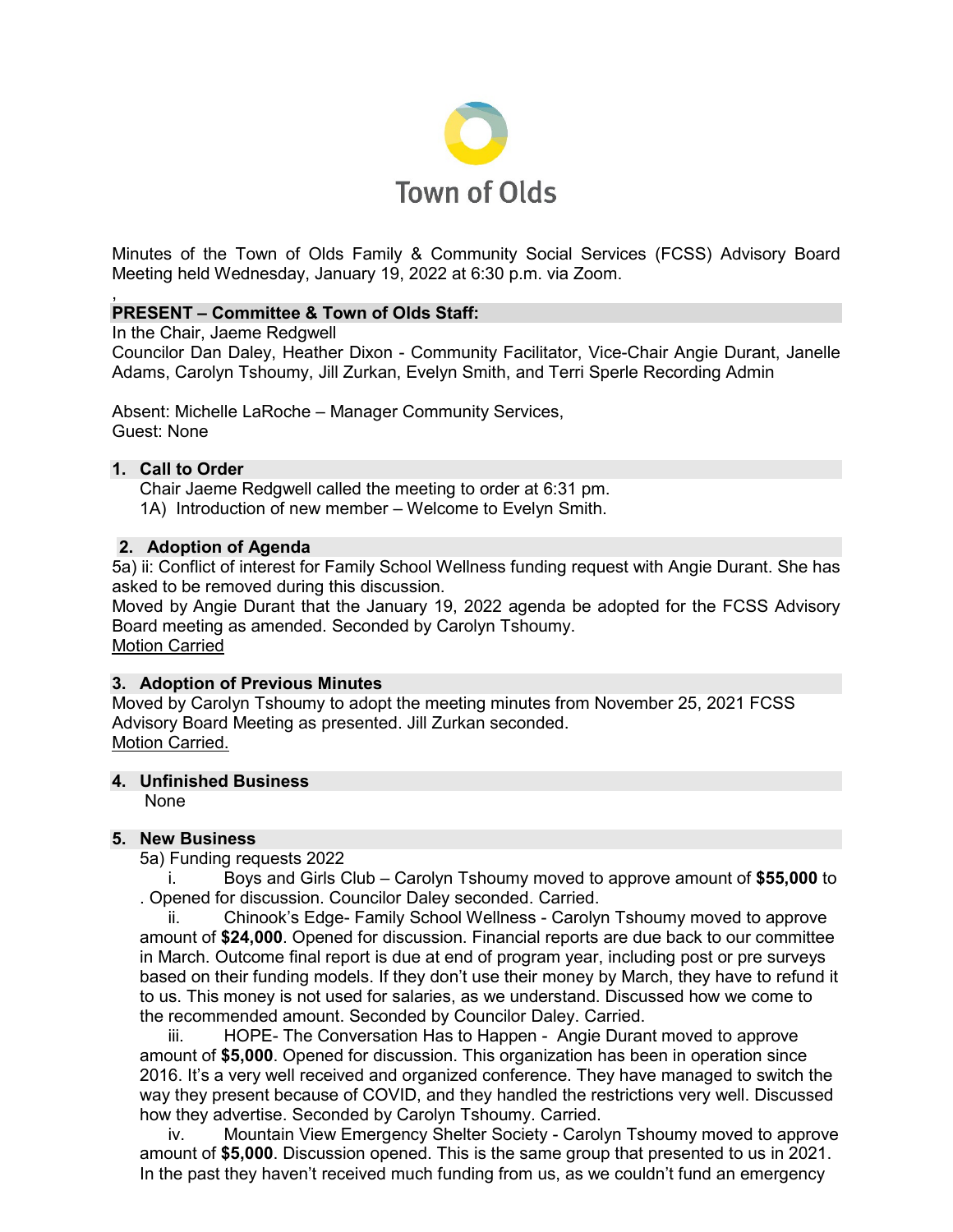shelter directly. We can however, fund programming, advertising and training. Seconded by Evelyn Smith. Carried.

v. Mountain View Moccasin House – Carolyn Tshoumy moved to approve amount of **\$5,000**. They have no permanent location at this time, but they utilize locations such as library, museum, events, etc. This is not just for people of aboriginal descent, but it is for everyone. This is their second year in existence. They are planning many upcoming programs. Seconded by Janelle Adams. Carried.

vi. Olds and District Hospice Society – Jill Zurkan moved to approve amount of **\$4,000**. Opened discussion. We can only fund their marketing, advertising, training and programming. Seconded by Carolyn Tshoumy. Carried.

vii. YES Program – Councilor Daley moved to approve amount of **\$17,000**. Opened discussion. This program is based out of OHS, but go to all schools in MVC. It's a peer support program, as the staff are in their early 20's, that includes social/emotional programming, how to build healthy relationships, etc. They work through entire year, not just school months. They also partner with the Boys & Girls Club. All preventative programming. They are requesting funds for programming and items that are not covered by AHS. Seconded by Carolyn Tshoumy. Carried.

viii. MVCALS – Carolyn Tshoumy moved to approve amount of **\$1,250**. Opened discussion. In the years they did not run the Books for Babies, they did not request FCSS funding. This year they applied for 2 different programs, but only one is eligible for FCSS funding, hence the reduced recommended amount. Seconded by Angie Durant. Carried

ix. Holy Trinity School – Angie Durant moved to approve amount of **\$405.17**. Opened discussion. Catholic School Division doesn't have extra funding for extra programming. Every student gets this program and it has 22 modules. Seconded by Carolyn Tshoumy. Carried.

x. Chinook Arch Victim Services - Councilor Daley moved to approve amount of **\$4,000**. Opened discussion. This is the organization that has the service dog. They haven't asked for funding for a few years, as they had enough in reserves. They now are tapped financially, so they are looking for funding to train new volunteers and marketing. Seconded by Evelyn Smith. Carried.

5b) Group Presentations for 2022

Previous Council asked that every funded group present at a Council meeting. It is assumed that will continue. Each group is given 10 minutes to present at our meetings. Heather Dixon will divide each funded group between our remaining four meetings and contact them to plan their presentations.

# **6. Correspondence and Information**

6A) None.

## **7. Adjournment**

Moved by Jaeme Redgwell that the FCSS Advisory Board Meeting be adjourned at 7:27 pm. Motion Carried

## **Future Meeting dates:**

March 16 June 15 September 21 November 16

These minutes were approved on March 16, 2022.